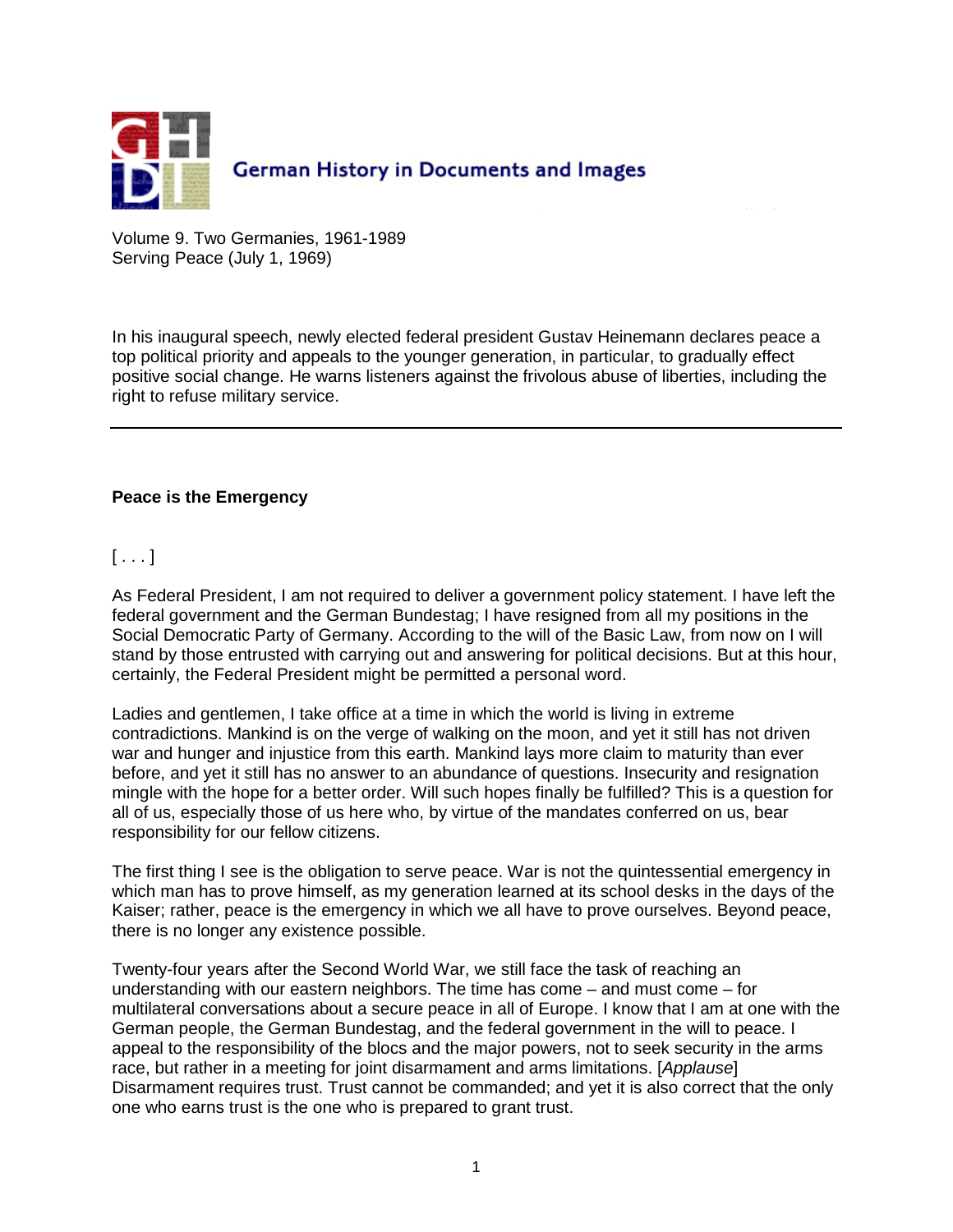One of our most noble political tasks is to open up trust. All means of exercising power – civilian and military – should be subordinated to this task.  $[\ldots]$ 

Ladies and gentlemen, we are just at the beginning of the first really free period of our history. Liberal democracy must finally become the vital element of our society. Only if this succeeds will we face the contradictions of our time, which I believe relate to the following: that the realm of what the individual can fashion is becoming narrower at the same time that the individual's selfdetermination is gaining in scope. What I mean is this: in a tempo never experienced heretofore, humanity has acquired dominion over creation, down to the depths of outer space. But the individual is becoming ever more powerless. The consolidation of business continues apace. The already large bureaucracies grow even larger. What – I ask – will become of the individual's space for free existence? His share of the mechanism for producing and consuming keeps getting ever more untraceable, ever more impersonal, ever more alienated.

At the same time, however, is it also not the case that we are experiencing a new wave of change in the centuries-old alienation of man and moving toward a responsible, individual selfdetermination? Such a transformation has been long in the making, since the end of the Middle Ages. But only now is it coming to a head with such breadth and intensity.

Everywhere, authority and tradition have to justify themselves in the face of questions. Neither the Christian churches with their creeds and rules, nor the state with its constitutional institutions, such as parliaments, nor custom and morality (either as such, or in their relationship to the penal code or family law), nor the different social rules – especially in the areas of marriage and family, of property or work – are exempt from penetrating critical questions today.

## $[ \ldots ]$

In this life of ours we remain directed toward the relative utopia of a better world, and sensibly this can be the only model for our action. [Applause] The secret of big and revolutionary actions also consists in discovering the tiny step that is simultaneously a strategic step, insofar as it entails additional steps in the direction of a better reality. Therefore it does not help to sneer at the imperfection of today's reality or to preach absolutes as a daily agenda. Let us, instead, change conditions step by step through criticism and cooperation!

I understand the indignation about the sluggishness of human society, which also extends deep into the churches. All my life I have been an impatient person myself. I still am. This may, incidentally, be one of the reasons that I have a tendency toward unpunctuality and am fond of showing up at appointments too early. [Laughter] Because of my own impatience, I even understand the radical groups of restless youth. But, speaking out of my own impatience, they are just the ones I can call upon to reinforce those who have already lined up ahead of them to undertake the long march of reforms, and who are resolved to keep it going. [Applause]

Some groups of young people, for example, have come up with the idea of using conscientious objection as a special means to rattle the Bundeswehr. Everyone knows that, over the last several years (up to and including my time as Federal Justice Minister, in church discussions, as well as here in the Bundestag), I have supported a fair and practical arrangement for conscientious objection on the grounds of religion or conscience. Therefore, I deplore it when this right is abused. [Applause] Every frivolous treatment of the elementary freedoms of our order should be renounced by those very opposition groups who, after all, want to (and should) partake in the protection of these freedoms. [Applause] [ . . . ]